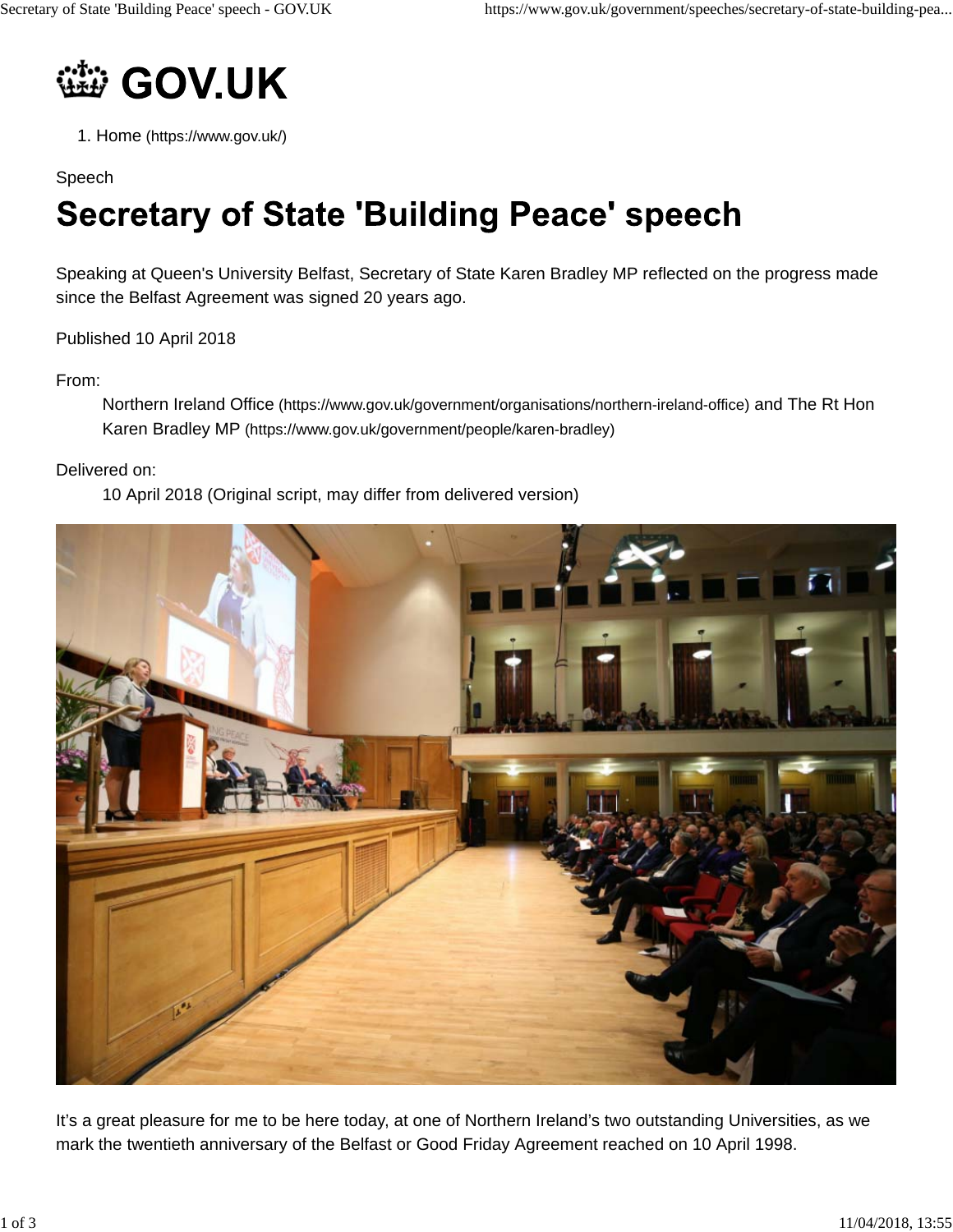And it's a great honour as a relatively new Secretary of State to be alongside so many of the people who helped to shape history on that day, as we have just seen in the incredibly powerful video.

Let's be in no doubt. The Agreement that was reached twenty years ago was one of historic magnitude, a landmark in the history of Northern Ireland, of Ireland and of these islands.

It was an occasion when politics triumphed over the division and violence that had torn Northern Ireland apart over the preceding two decades.

So on behalf of the UK Government I would like to reiterate our sincerest thanks to those who helped make 10 April 1998 a reality.

People like John Major and Albert Reynolds who began the process in the early 90s and Tony Blair and Bertie Ahern who saw it through its conclusion in 1998.

From the United States, President Bill Clinton and Senator George Mitchell who made such an important contribution and who I am delighted to see receive the 83RD and 84TH Freedom of the City.

And of course to Northern Ireland's political leaders, people like David Trimble, John Hume and others, on all sides whose courage, vision and leadership in 1998 should continue to be an inspiration to all of us in Northern Ireland today.

There's little doubt that as a result of the Agreement Northern Ireland has taken huge strides forward in the past twenty years.

The security situation transformed.

The economy growing.

Unemployment at record lows.

Tourism booming.

Exports thriving.

And, yes, the world's most popular TV show, Game of Thrones!

So let's not be shy in celebrating the successes of the past twenty years.

But let's also be realistic and recognise that there remain huge challenges.

We still face the real threat from dissidents.

Society remains too divided.

Our economy is too dependent on the public sector.

We still need to address the past.

And, we have been absolutely clear in our commitment to avoiding a hard border and no border down the Irish Sea. We've begun discussions between Ireland, the EU and the UK on this and we look forward to making progress together.